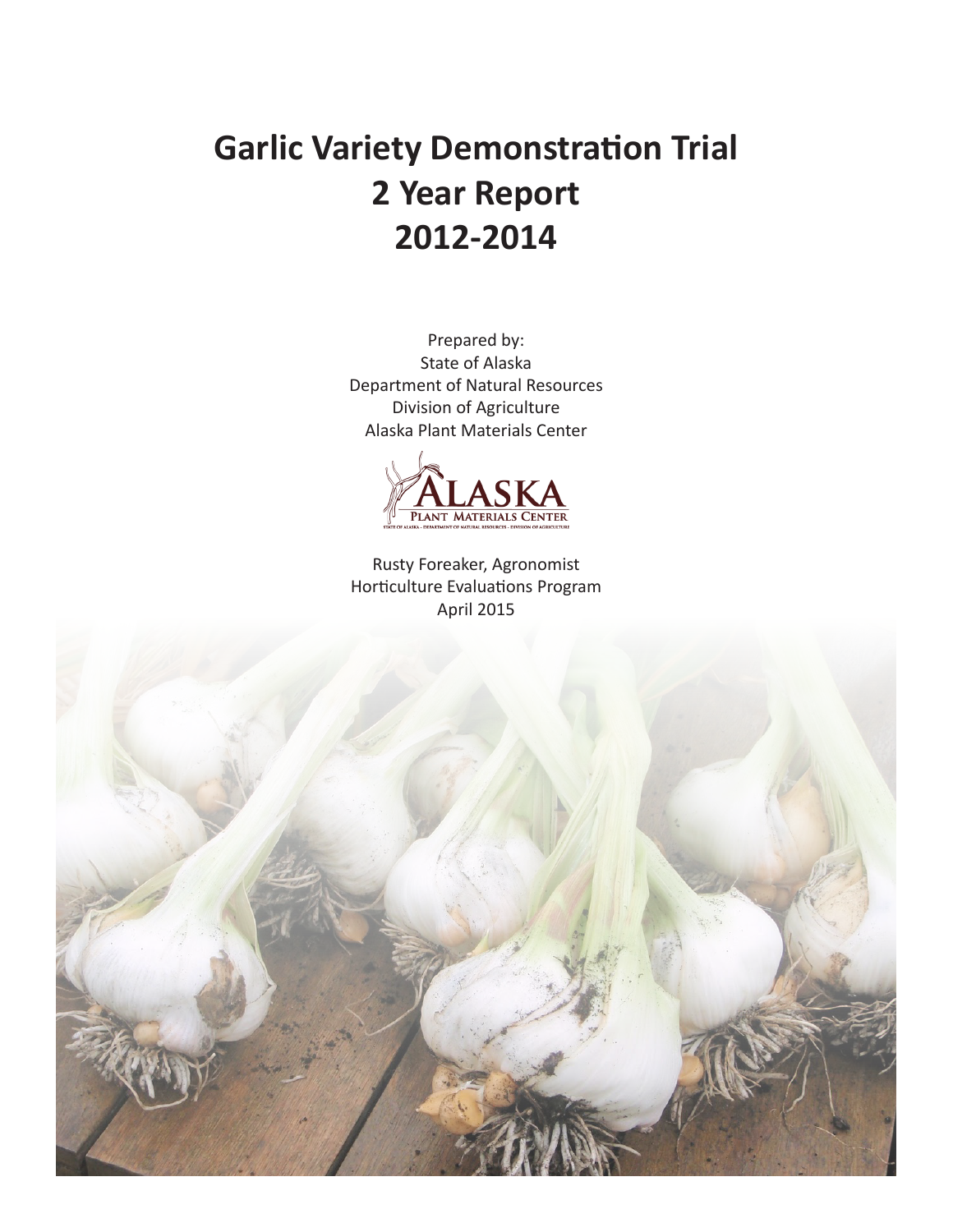## **Introduction**

Garlic (*Allium sativum*) is a temperate climate crop which has growing interest throughout Alaska. It is a cultivated crop throughout the world but not in Alaska. Garlic does not tolerate extreme cold nor the freeze/thaw cycles that are experienced in Alaska. There are some growers in Alaska who have had good luck in growing a successful crop in Alaska. In Southeast Alaska several growers are able to get a successful crop due to their milder winters than the rest of the state. Others are able to successfully grow garlic by utilizing mulch protection during the winter months or they have adequate snow cover for additional ground insulation.

Garlic is described within two subspecies; *A. sativum* var. *ophioscorodon* known as hardneck varieties and A. *sativum* var. *sativum* known as softneck varieties. Hardneck varieties will produce a flower stalk called a scape. The bulb usually contains 4-10 cloves and is typically smaller than those of softneck varieties. Hardneck varieties are available in three types: Rocambole, Porcelain and Purple Stripe. Softneck varieties typically do not produce a flower stalk and their bulbs have smaller but more numerous cloves than the hardneck varieties. Each bulb could contain up to 20 cloves. The garlic commonly sold in supermarkets are usually softneck varieties due to their longer shelf life. Softneck varieties are available in two different types; Silverskin and Artichoke.

Garlic is usually planted in Alaska around the beginning of September. The cloves need approximately four weeks in the soil before the ground freezes in order for good root growth to develop before winter. The garlic bulbs need to be broken apart into individual cloves without damaging the outer skin of the cloves. This needs to be done within a couple of days of planting. Only large cloves should be planted to insure large plants and large bulbs the following year. The cloves need to be planted with the root end down. This is the end where the cloves are attached together.

Garlic prefers rich, well-drained soil but will adapt to many soil types. Garlic will develop rot in soils with poor drainage. Hardneck varieties require more nutrient management than the softneck varieties. When garlic plants emerge in the spring, they require water and nitrogen during this stage of growth. Well-established plants are required early in order for the energy to be directed to the bulb growth. If the plants are small and weak when the leaves stop developing, they will only produce small bulbs. Hardneck varieties will send up a flower stalk, or scape, in June. The scapes should be removed just above the top green leaf before they start to uncoil. This will redirect the energy to the bulb development. Scapes can be used in the kitchen for cooking.

When the lower leaves have turned brown and there are 4-5 green leaves at the tops of the plants, the garlic is ready for harvest. Harvesting is best done by digging them up with a spade, fork or shovel. Pulling the garlic up by hand is not recommended for all varieties or soil types. The freshly dug bulbs should not be left in direct sunlight so they do not sunburn. The plants should be bundled in groups of 5 to 10 plants and hung in an area with good air circulation. After three to four weeks the plants and bulbs should cure completely and the stems and roots can be trimmed. Garlic should be stored in a cool and dark place. Storage times vary by the different types of garlic.

#### **Overview**

Different types of garlic were chosen for two separate growing seasons at the Alaska Plant Materials Center, located 5.4 miles south of Palmer. The soil is described as a Kidazqeni-Nikalson Complex. The varieties chosen for the 2013 growing season were; Silver White (Silverskin, softneck), S&H Silver (Silverskin, softneck), Susanville (Artichoke, softneck), Inchelium Red (Artichoke, softneck), Asian Tempest (Asiatic, hardneck), Korean Mountain (Asiatic, hardneck), Romanian Red (Porcelain, hardneck), Music (Porcelain, hardneck), Khabar (Marbled Purple Stripe, hardneck), Metechi (Marbled Purple Stripe, hardneck), Killarney Red (Rocambole, hardneck) and Martin's Heirloom (Rocambole, hardneck). Due to availibilty the varieties selected for the 2014 growing season were different; Idaho Silver (Silverskin, softneck), Nootka Rose (Silverskin, softneck), Susanville (Artichoke, softneck), Inchelium Red (Artichoke, softneck), Island Star (Artichoke, softneck), Basque Turban (Turban, hardneck), Romanian Red (Porcelain, hardneck), Georgian Crystal (Porcelain, hardneck), Khabar (Marbled Purple Stripe, hardneck), Metechi (Marbled Purple Stripe, hardneck), Brown Tempest (Glazed Purple Stripe), Chesnok Red (Purple Stripe), German Red (Rocambole, hardneck), Killarney Red (Rocambole, hardneck) and Martin's Heirloom (Rocambole, hardneck). The garlic was supplied by Filaree Garlic Farm in Washington. Air and soil temperatures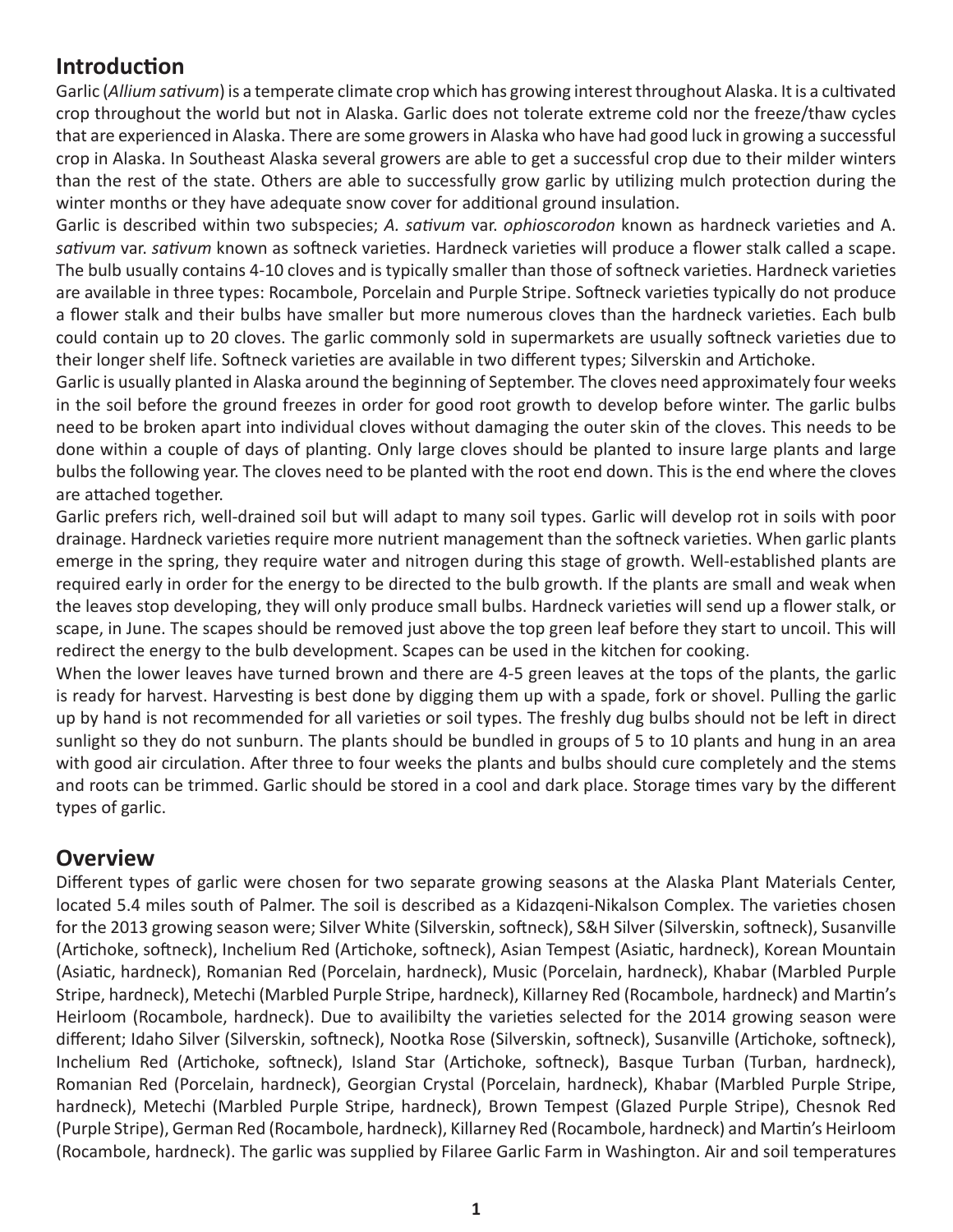were only collected during the 2013-2014 fall planted garlic growing season (**Figure 1**).





### **Methods**

During the fall of 2012, twelve garlic varieties were planted in a randomized complete block design with four replications in single row plots, 5 feet long, with 32 inches between rows and 6 inches in-row spacing. A spacing of two feet was placed between repetitions. The area was tilled prior to planting. The cloves were separated prior to planting and the largest cloves were selected. The cloves were planted six inches deep the first week of September. During the spring of 2013, no leaves emerged from the planted cloves. Several cloves were dug to see if they showed signs of freezing during the winter. Every clove showed signs of freezing. Since none of the cloves survived the winter, a new location was selected. The site was chosen along a tree line with hopes of the ability to keep snow cover due to the high winds experienced at the PMC. The 2013 planting was done in the same manner but with fifteen varieties. They were planted during the first week of September. The buried cloves were checked after several weeks to see if root development had started. All of the cloves that were checked showed vigorous root growth. In the spring of 2014, as leaves began to emerge, a 20-20-20 fertilizer was applied by side-dressing the rows. The plot was watered with overhead sprinkler irrigation throughout the growing season. The scapes were removed from the hardneck varieties during the last week of June. All of the surviving garlic was harvested the last week of July and cured in a cool, dry location for four weeks. The stems and roots were removed after curing. The garlic was then counted and weighed.

#### **Results**

The location of the 2012 fall planting was in a location susceptible to prevailing winds. The plot did not have snow cover for the entire winter. All of the cloves did not survive the winter. After relocating the planting site, we were able to keep a minimum of 4 inches of snow cover throughout the winter. Several of the selected varieties for the 2013 planting had a better survival rate than others as shown in **Table 1**. The sizes of the garlic bulbs were smaller than expected as shown in **Figure 2**.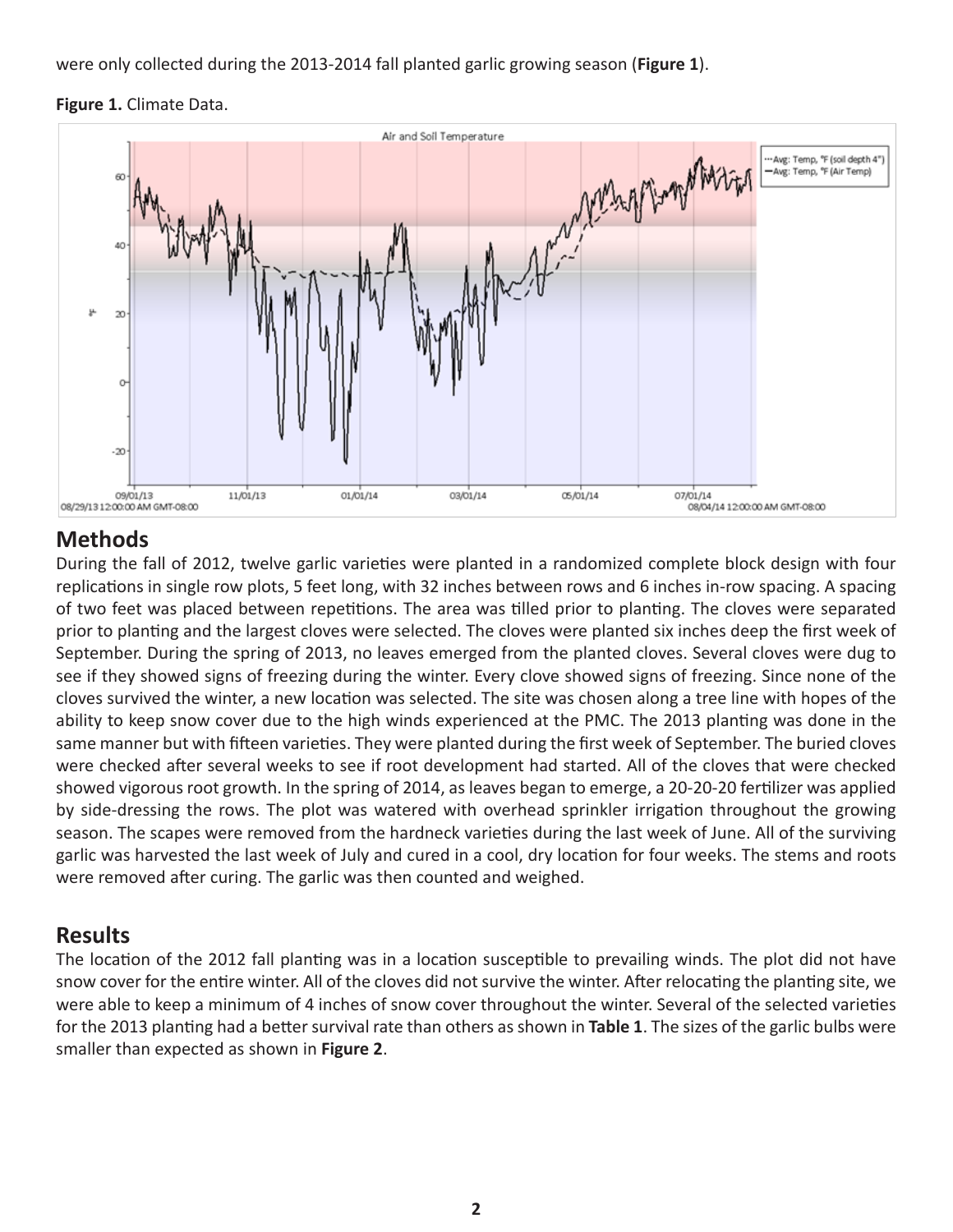#### **Table 1.** 2014 Garlic Harvest Data

| <b>VARIETY</b>       |                 | <b>TYPE</b>                 | # HARVESTED    | % SURVIVED | <b>TOTAL WEIGHT (02.)</b> |
|----------------------|-----------------|-----------------------------|----------------|------------|---------------------------|
| <b>Idaho Silver</b>  | Softneck        | Silverskin                  | 6              | 15         | 1.6                       |
| Nootka Rose          | Softneck        | Silverskin                  | 8              | 20         | 3.2                       |
| Susanville           | Softneck        | Artichoke                   | 10             | 25         | 3.2                       |
| Inchelium Red        | Softneck        | Artichoke                   | 7              | 18         | 3.2                       |
| <b>Island Star</b>   | Softneck        | Artichoke                   | 21             | 53         | 12.8                      |
| <b>Basque Turban</b> | Hardneck        | Turban                      | $\overline{4}$ | 10         | 1.6                       |
| Romanian Red         | <b>Hardneck</b> | Porcelain                   | 13             | 33         | 8                         |
| Georgian Crystal     | <b>Hardneck</b> | Porcelain                   | 4              | 10         | 1.6                       |
| Khabar               | Hardneck        | Marbled Purple Stripe       | 29             | 73         | 14.4                      |
| Metechi              | Hardneck        | Marbled Purple Stripe       | 11             | 28         | 4.8                       |
| <b>Brown Tempest</b> | <b>Hardneck</b> | <b>Glazed Purple Stripe</b> | 16             | 40         | 8                         |
| Chesnok Red          | <b>Hardneck</b> | <b>Purple Stripe</b>        | 23             | 58         | 9.6                       |
| German Red           | <b>Hardneck</b> | Rocambole                   | 18             | 45         | 3.2                       |
| Killarney Red        | <b>Hardneck</b> | Rocambole                   | 20             | 50         | 8                         |
| Martin's Heirloom    | Hardneck        | Rocambole                   | 12             | 30         | 4.8                       |

#### **Figure 2.** 2014 Garlic Harvest Data